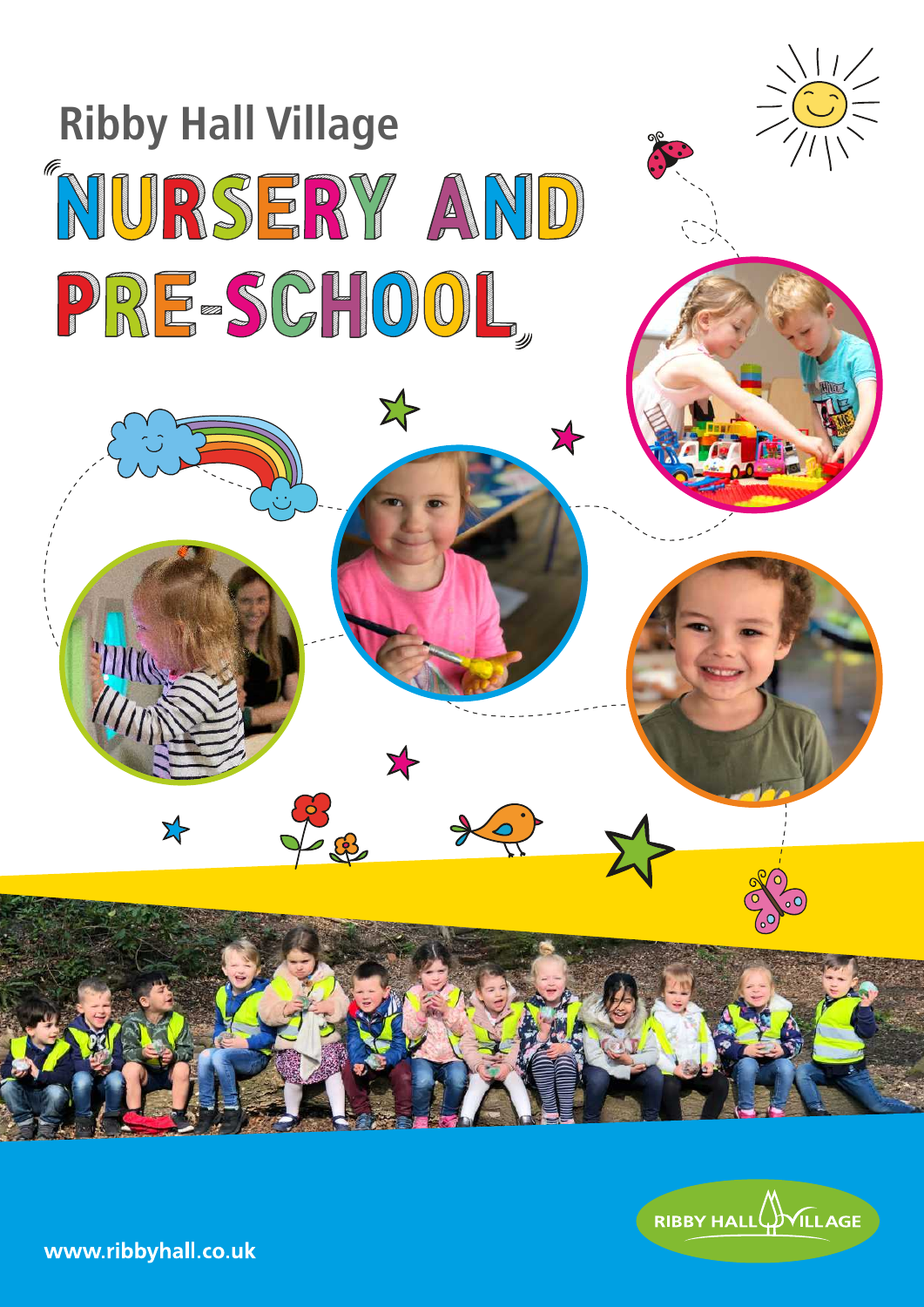### About our Nursery

Our Nursery is situated within a safe and friendly village environment surrounded by 100 acres of landscaped grounds and woodland. Our nursery is purpose-built to allow our children room to grow and develop in a safe and secure environment that's nurturing, stimulating and allows for emotional and educational wellbeing.We are proud to provide excellent childcare with experienced, qualified, caring staff.

Due to our extensive grounds, it means that the children that attend our nursery can enjoy exploring the nature trail, daily nature school activities in the woods, visiting the on-site zoo and feeding the ducks amongst the many other outdoor activities we have to offer. And, we aren't short of indoor activities either, we also have access to an indoor soft play area, weekly yoga sessions and PE lessons in the Health Club

Each of our rooms is equipped to a high-standard with age appropriate activities which allow our children to develop and learn through play. Our large variety of stimulating resources allows our experienced staff to plan educational activities to ensure your child makes good progress during their time with us.

We believe passionately that the children in our care should be provided with the highest quality, fresh food which is why we have a team of dedicated chefs who will prepare all your child's meals meeting any special dietary requirements.

# Our Aims and Philosophy

- All learning is achieved through play.
- To provide a safe and happy environment for children to learn and develop, gaining confidence, independence and self-worth.
- To give children the opportunity to develop an appreciation of the world, learning about other cultures and showing respect towards the beliefs of others.
- To establish excellent active relationships with parents whilst working together to provide the best outcomes for children.
- Ensuring our children follow the Early Years Foundation Stage Curriculum.
- Providing a caring environment for our children to grow and develop independently.Whilst enabling children to have their own identity and encourage positive and socially acceptable behaviour.

# Early Years Foundation STAGE CURRICULUM

The Early Years Foundation Stage Curriculum (EYFS) sets the standard for the learning, development and care of your child from birth to 5 years old. These standards ensure your child will learn, develop and are kept healthy and safe.

Within the EYFS framework there are seven areas of learning and development. These are made up of three prime areas and four specific areas of learning.

Children mostly develop the three prime areas first, these areas are communication and language, physical development and personal and social development. These prime areas are those most essential for your child's healthy development and future learning.

As children grow, the prime areas will help them develop skills in four specific areas, these are literacy, mathematics, understanding of the world and expressive arts and design.

At Ribby Hall Nursery and Pre-school, all of your child's learning will take place through play. Staff will provide a range of challenging and enjoyable activities and experiences through a mix of child-led and adult-focused play. Through their play, EYFS practitioners will help your child to extend their vocabulary and develop their communication skills.

Your child will have a keyperson during their time with us who will work in partnership with you. Tapestry is an online platform used by the nursery and pre-school practitioners to share photos and information about your child's time at nursery and preschool. You can expect to receive fortnightly updates and photographs from your child's keyperson via Tapestry as well as the keyperson being available to speak with you at the end of the day.

### **BABY ROOM**

Our bright well-equipped baby room caters for 24 babies from three months to two years. Our team of friendly staff will cater for all your baby's needs, from taking care of their personal needs to close contact affection and interaction.

Close parental liaison is encouraged with pre-visits to help continue the daily routine you have established at home.

Within this room we have two changing stations, sand and water tray, a selection of treasure baskets, a comfy story area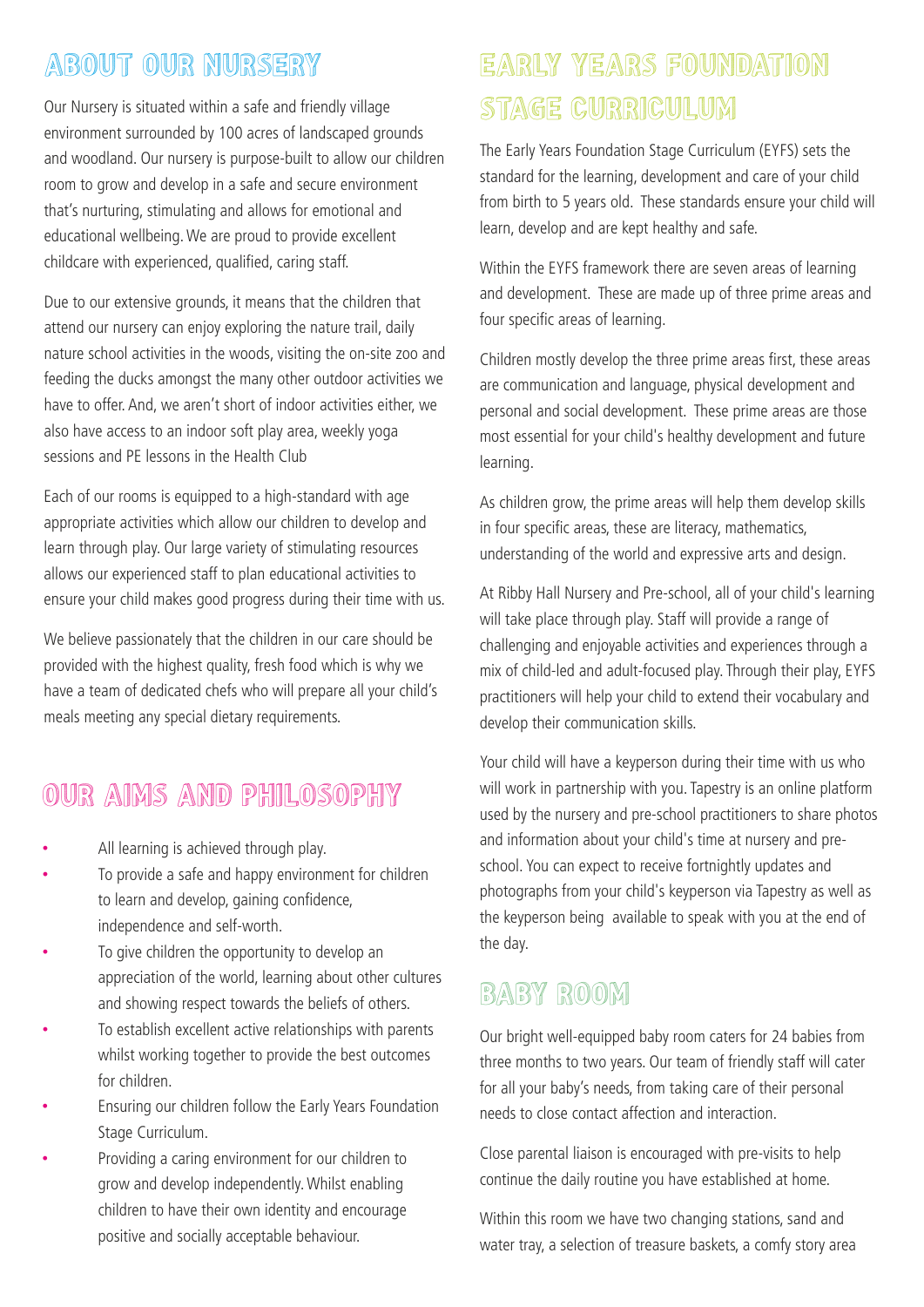with a large selection of books and a messy area for lots of creative messy play.

We have a pram/buggy bus which holds six babies along with quadruple pushchairs to take your child for visits around the village, we often stop off in the warmer months to have picnics on the park, feed the ducks and watch the fish swim in the pond at "Mr McGregor's" garden.

### The Toddler Room

The children in this room are aged from two - three years old and have a variety of toys and planned activities prepared by the experienced childcare practitioners to enhance their learning and development. These children will be introduced to numbers, colours and shape recognition. Social interaction will also be encouraged through play and yoga lessons. This room is over two floors.

Children will take part in circle time, singing nursery rhymes and joining in with morning and afternoon registration. Outdoor play is encouraged through well-planned, outdoor activities in our secure play area where they will have access to sand and water play, a selection of tricycles and a planting and growing area.

### The Pre-School Rooms

These children are aged from three years old and leave this room when they start their new journey to 'big school'.

Within our lower and upper pre-school rooms we focus on school readiness, we do this by encouraging children to be independent. This is developed through a variety of activities from serving their own meals at lunch time, to putting on own coats and shoes and beginning to manage our own personal needs.

In our Pre-School rooms we have a more structured routine, just as your child will have when they begin school.We have registration twice a day and children are encouraged to share experiences, ideas and join in with discussions during our circle time.We talk about the feelings of others, other cultures and beliefs and we share and value one another's opinion.

# Rules and Regulations

We adhere to a series of rules and regulations at Ribby Hall Village Nursery, as we believe they are necessary to maintain our high standards.

A full copy of the childcare department policies and procedures is available to view at www.ribbyhall.co.uk/nursery-pre-school . We also have a copy displayed in our reception area. If you require a copy of these in another language please speak with a member of the childcare team who will be happy to provide this.

### AGE OF ADMITTANCE

Ribby Hall Nursery provides excellent quality childcare for children aged 3 months to five years.

# NURSERY RATES

| Monday - Friday                                        | <b>Under 2yrs</b> | 2-3yrs  | 3-5yrs  |
|--------------------------------------------------------|-------------------|---------|---------|
| <b>Full Week</b><br>(47.5 Hours)                       | £245.00           | £225.00 | £215.00 |
| <b>Full Day</b><br>$(9.5$ Hours)                       | £50.00            | £45.50  | £44.50  |
| <b>Morning Session</b><br>8:00am - 1:00pm<br>(5 Hours) | £31.00            | £29.00  | £28.00  |
| Afternoon Session<br>1:30pm - 5:30pm<br>(4 Hours)      | £27.00            | £26.00  | £25.00  |

Late collection of children will incur a £10 penalty charge.

#### OPENING TIMES AND PRICES

Prices are effective from September 2021 Late collection will incur a penalty charge of £10. A full week is 5 days, Monday to Friday 8am – 5.30pm All fees will be reviewed annually We close on bank holidays and over the Christmas holidays

### CHILD COLLECTION

Please inform us of persons collecting your child by giving a full description of the person including a photo if possible, a password and the person's name.Without this information we will not allow your child to leave.

#### PAYMENT

To secure your child's place at Ribby Hall Nursery, a deposit of a week's fees is to be paid in full. This deposit is non-refundable. This will be used against the first week's nursery fees once the child has commenced sessions.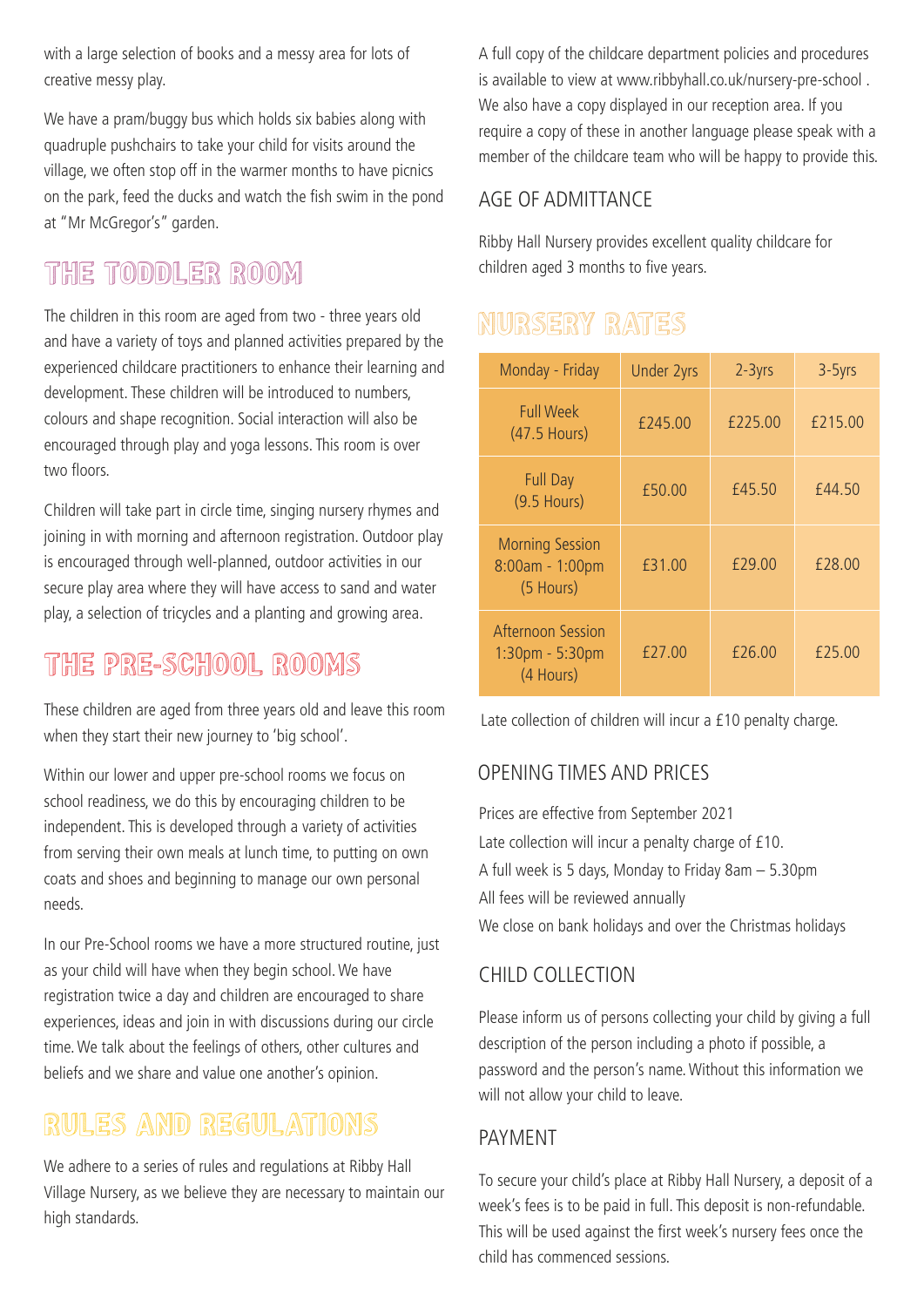Fees are paid monthly in advance. If you wish to cancel or reduce sessions we require 4 weeks' notice. All monies will still fall during the termination period regardless of whether the child attends the nursery sessions.

Payment of nursery fees can be made using the following methods: credit/debit card, childcare vouchers and tax free childcare. All payments are to be made directly to the nursery.

The nursery is closed for one week over the Christmas period and bank holidays, no fees are due for this period. Other than the weeks that encompass a bank holiday or the Christmas week fees are payable 52 weeks of the year, there is no reduction for holidays or refunds given for sickness.

### FOOD AND SNACKS

All meals are prepared onsite by a team of experienced chefs; all dietary requirements can be catered for. If you have a specific request please discuss this further with the nursery manager prior to your child starting with us.

Breakfast is available between 8am and 9am; this consists of cereal toast, crumpets and milk or water.

Lunch is served between 11.45 and 12.45 (please see an example lunch menu below)

Tea is served at 3.45; tea consists of a selection of sandwiches or wraps, vegetable sticks and fresh fruit or yogurts.

#### EXAMPLE LUNCH MENU

Example Lunch Menu:

Monday: Sausage casserole, hash brown & crusty baguettes

Tuesday: Jacket potato, cheese, beans & coleslaw

Wednesday: Cottage pie, broccoli, carrots & sweetcorn

Thursday: Roast chicken, roast potatoes, Yorkshire pudding, broccoli, carrots, sweetcorn & gravy

Friday: Baked cod goujons, oven baked waffles and beans

Fresh fruit or yogurts served after meals

All meals are included in the fees. If children are not yet eating a full diet we ask parents to provide their usual milk. Due to government guidelines we cannot accept pre made formula milk. Please provide bottles and powdered formula in the original container and inform your child's key-worker of the quantity required for your child. If you are providing breast milk please ensure that is in a clearly labelled container with your child's name and the use by date.

#### CLOTHING AND PROPERTY

All clothes are to be clearly labelled with your child's name.We will do our utmost to care for your child's belongings but regret that responsibility cannot be accepted.

Please be aware that children will often take part in messy play and whilst we provide aprons it is not possible to prevent paint, food etc coming in to contact with your child's clothing.

We do request valuables, children's toys and money and food or drink is not brought in to nursery without prior discussion with the manager.

Parents of children who are still wearing nappies are asked to provide enough nappies, wipes and any creams that will be needed for the day.

#### CAR PARKING

We do ask that all users adhere to the 10mph speed limit within the village. All vehicles must be parked in designated parking areas. Parking areas are not supervised, so before leaving your vehicle please remove your possessions and ensure it is fully secured.We do not accept liability for loss or damage to your car.